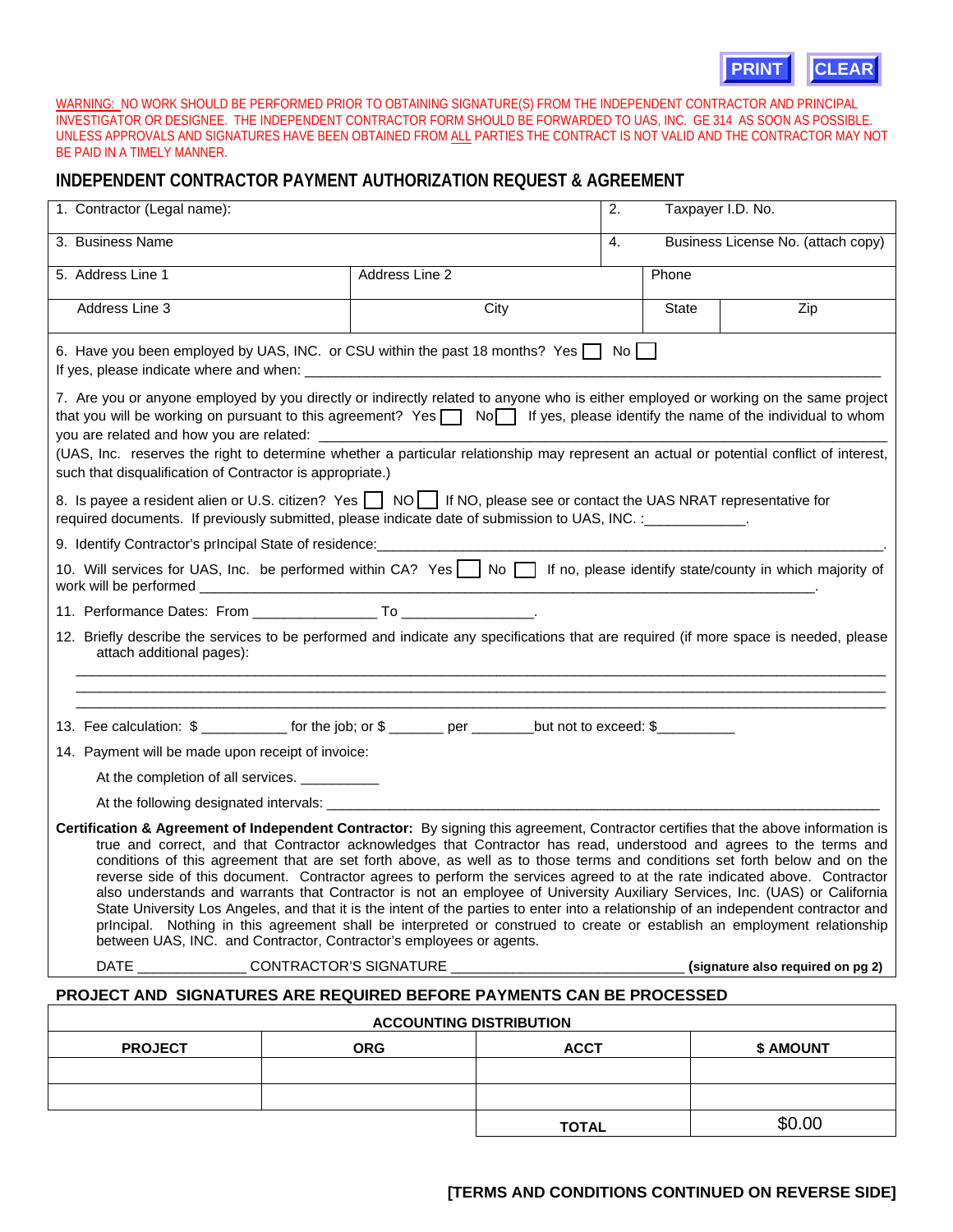## **[REVERSE SIDE]**

| $\sim$<br>ature <sup>.</sup><br>sian.<br>ັ<br>$\tilde{\phantom{a}}$<br>.<br>_____<br>. | Date |
|----------------------------------------------------------------------------------------|------|
|                                                                                        |      |

UAS, INC. Signature: <u>and the set of the set of the set of the set of the set of the set of the set of the set of the set of the set of the set of the set of the set of the set of the set of the set of the set of the set o</u>

|                                                   | Shaded areas to be completed by UAS, INC. staff only. |  |  |
|---------------------------------------------------|-------------------------------------------------------|--|--|
| <b>VENDOR ID NUMBER</b>                           | P.O. NUMBER                                           |  |  |
|                                                   |                                                       |  |  |
| <b>VENDOR RECEIPT DATE</b>                        | <b>CHECK DUE DATE</b>                                 |  |  |
|                                                   |                                                       |  |  |
| VENDOR NUMBER (15 Characters, may only use once): |                                                       |  |  |
|                                                   |                                                       |  |  |
|                                                   |                                                       |  |  |

## **\*\*\*\*\*\*\*\*\*\*\*\*\*\*\*\*\*\*\*\*\*\*\*\*\*\*\*\*\*\*\*\*\*\*\*\*\*\*\*\*\*\*\*\*\*\*\*\*\*\*\*\*\*\*\*\*\*\*\*\*\*\*\*\*\*\*\*\*\*\*\*\*\*\*\*\*\*\*\*\*\*\*\*\*\*\*\*\*\*\*\*\*\*\*\*\*\*\*\*\*\*\*\*\*\*\*\*\*\*\*\*\*\*\*\*\*\*\*\*\*\*\*\*\*\*\*\*\*\*\*\*\*\*\*\*\*\*\*\*\*\*\*\*\*\*\*\*\*\*\*\*\*\*\*\*\*\*\*\*\*\*\*\*\*\*\*\*\*\*\*\*\*\*\*\*\*\*\*\*\*\*\*\*\*\*\*\*\*\*\*\*\*\*\*\*\*\*\*\*\*\*\*\*\*\*\*\*\*\*\*\*\*\*\*\*\*\*\*\*\*\*\*\*\*\*\*\*\*\*\*\*\*\*\*\*\*\*\*\*\*\*\*\*\*\*\*\*\*\*\*\*\*\*\*\*\*\*\*\*\*\*\*\*\*\*\*\*\*\*\*\*\*\*\*\*\*\*\*\*\*\*\*\*\*\*\*\*\*\*\*\*\*\*\*\*\*\*\*\*\*\*\*\*\*\*\*\*\*\*\*\*\*\*\*\*\*\*\*\*\*\*\*\*\*\*\*\*\*\*\*\*\*\*\*\*\*\*\*\*\*\*\*\*\*\*\*\*\*\*\*\*\*\*\*\*\*\*\*\*\*\*\*\*\*\*\*\*\*\*\*\*\*\*\*\*\*\*\*\*\*\*\*\*\*\*\*\*\*\*\*\*\*\*\*\*\*\*\*\*\*\*\*\*\*\*\*\*\*\*\*\*\*\*\*\*\*\*\*\*\*\*\*\* TERMS AND CONDITIONS**

- 1. Contractor understands and agrees that all services provided pursuant to the agreement, whether by Contractor or Contractor's employees or agents, shall be provided on an independent contractor basis. Contractor shall determine the method, manner, details, and means of performing the above-described services. UAS, Inc. shall have no right to control the manner or to determine the method of accomplishing Contractor's services, and shall not attempt to do so. UAS, Inc. reserves the right to specify the results to be achieved under this agreement. No work, act, commission, or omission by Contractor, Contractor's employees or agents, or by UAS, Inc. shall be construed to make Contractor, or Contractor's employees or agents, employees of UAS, Inc.
- 2. Contractor shall make every effort to provide the highest quality services pursuant to this agreement. Contractor agrees to maintain in good order Contractor's professional and/or business licenses, permits, certifications and insurance coverages, and to abide by all legal and ethical requirements applicable to Contractor's profession and/or business. Contractor agrees that all services provided under this agreement shall be in accordance with currently approved methods and practices of Contractor's profession and/or business.
- 3. Contractor shall furnish and be solely responsible for all equipment and supplies that may be necessary to perform Contractor's services under this agreement. Contractor shall be solely responsible for the proper maintenance and care of Contractor's equipment, and Contractor shall immediately remedy and repair any defects in such equipment. Contractor agrees to indemnify UAS, Inc. against any losses or liability that may be attributable to Contractor's equipment.
- 4. The fee to be paid to the Contractor, as set forth in this agreement, shall be full compensation for all services provided by Contractor or Contractor's employees or agents pursuant to this agreement, CONTRACTOR SHALL NOT BE ENTITLED TO PAYMENT UNTIL CONTRACTOR HAS SUBMITTED AN ITEMIZED INVOICE AND STATEMENT TO UAS, INC. CERTIFYING THAT ALL SERVICES DESCRIBED IN THE INVOICE HAVE BEEN COMPLETED IN ACCORDANCE WITH THE TERMS OF THIS AGREEMENT. UAS, Inc. shall not be liable to Contractor for any expense incurred by Contractor in conducting Contractor's own business, or in providing services to UAS, Inc. under this agreement, except as otherwise expressly approved in writing UAS, INC. prior to Contractor incurring the expense.
- 5. Contractor may, at Contractor's own expense, employ assistants as Contractor, in its sole judgment, deems necessary to perform the services required of Contractor by this Agreement. UAS, Inc. shall not have any authority to control, direct, or supervise Contractor's assistants or employees. Any person employed by Contractor to assist Contractor's rendition of services to UAS, Inc. shall be the employee of Contractor only, and shall be so advised by Contractor upon hire. Contractor agrees to indemnify UAS, Inc. and hold it harmless for any and all claims against UAS, Inc. arising out of Contractor's employment of employees or others. Contractor assumes full and sole responsibility for the payment of all compensation and expenses of such assistants and for all state and federal Income tax, unemployment insurance, social security, workers' compensation insurance, disability insurance, or other applicable tax payments and withholdings, if any. Proof of insurance coverage will be furnished by Contractor to UAS, Inc. upon request.
- 6. Except for federal and California Income tax that UAS, Inc. may be required to withhold, Contractor agrees that it will be responsible for paying all taxes Including, but not limited to, federal and state Income taxes, social security taxes, unemployment insurance contributions, state disability insurance contributions, workers' compensation insurance contributions, and/or, if desired, health insurance for Contractor and/or Contractor's employees. Contractor warrants that it is now in compliance and hereby promises to continue to comply with all tax withholdings, filing and payment obligations imposed on Contractor as an independent contractor and/or an employer. Neither Contractor nor Contractor's employees shall be eligible for any benefits provided by UAS, Inc. to its employees.
- 7. Contractor agrees to indemnify and hold UAS, Inc. and UAS, Inc.'s officers, directors, employees, and volunteers harmless for and against any and all claims, demands, judgments, damages, liabilities, costs and fees, Including